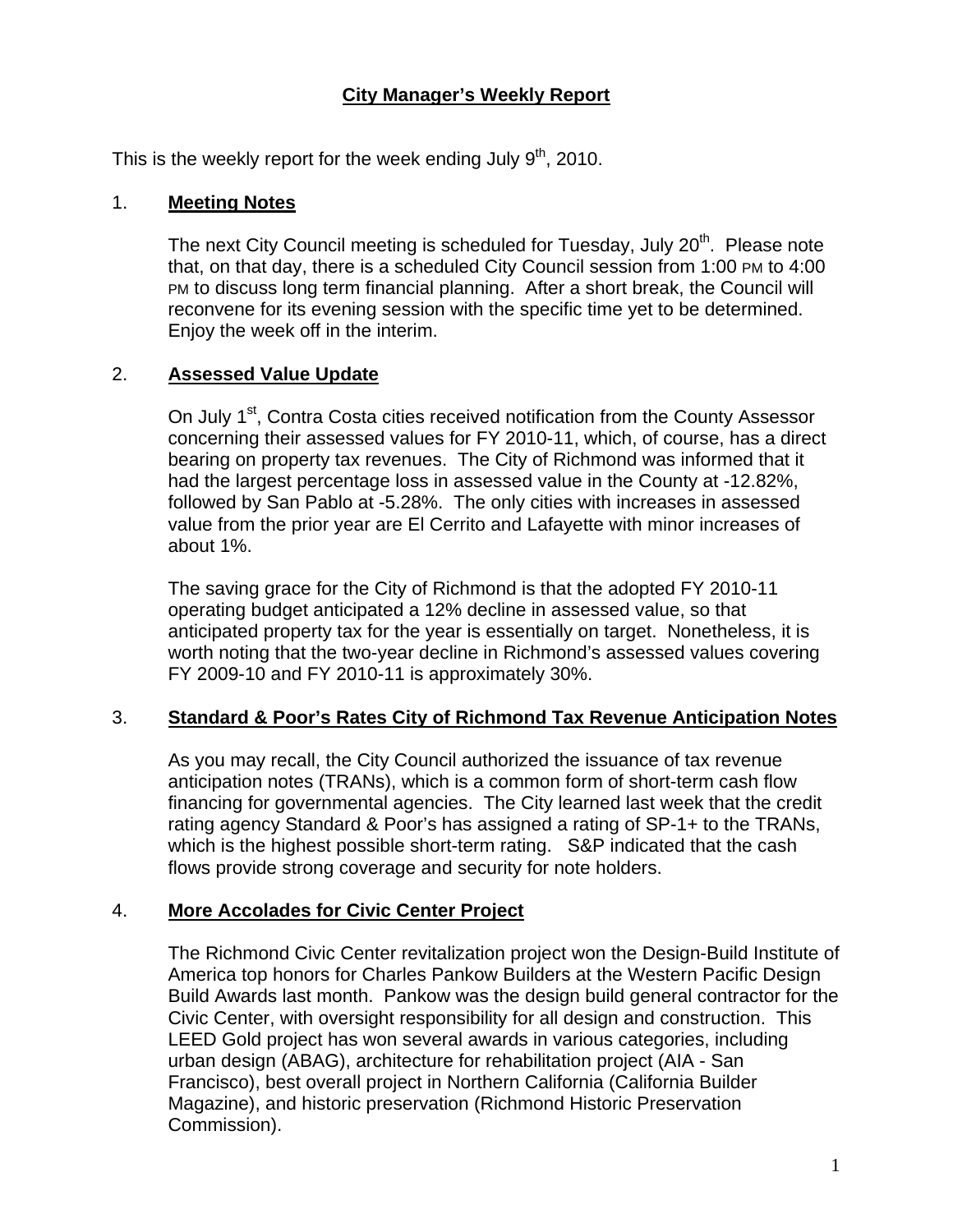### 5. **Via Verdi Sinkhole Update**

Engineering staff has been continuing to work with the City's consultants and contractors to plan the construction of an emergency bypass road through the privately owned parcel adjacent to Via Verdi and El Portal Drive. The two-lane road will bypass the sinkhole, beginning on El Portal Drive about halfway between the I-80 freeway onramp and Via Verdi, exiting onto Via Verdi above the sinkhole. Construction is anticipated to commence on Monday, July  $19<sup>th</sup>$ . Completion of this bypass road will allow for excavation of the sinkhole to begin the investigation of its cause, leading to its ultimate repair. The design and cost of the ultimate repair will be based on the findings of the investigation.

### 6. **Public Works Updates**

- Public Works crews completed this week the grinding and resurfacing of  $25<sup>th</sup>$ Street from Nevin Avenue to Macdonald Avenue.
- Next Monday, Public Works crews will conduct emergency pavement repairs on Williams Drive in Parchester Village.
- Next week, on Tuesday through Friday, Public Works crews will grind  $26<sup>th</sup>$ Street from Macdonald Avenue to Broadway in front of the Rosie the Riveter National Park offices, and Broadway from Carlson Boulevard to Macdonald Avenue in front of the Post Office. Subsequent resurfacing of this area will be performed during the week of July 19<sup>th</sup>.

### 7. **Grand Repening of the Plunge**

Please remember to reserve the date of Saturday, August  $14<sup>th</sup>$  at 11:00 AM for the grand reopening of the Richmond Natatorium (the Plunge). The pool will be open to the public for the first swim at 1:00 PM on that day.

#### 8. **KCRT to Air Richmond Youth Media Production: "Who I Am"**

For the past 4 years, Richmond Youth Media Productions has been training young people in West Contra Costa County to create their own polished and compelling television programs addressing topics of interest to them and their community. Several members of the Richmond staff have worked closely with Program Director Paul Shain and others to get this off the ground. The season premier of "Who I Am" was held at Richmond High School's Little Theatre on Friday, June  $4<sup>th</sup>$ .

KCRT will now start airing the "Who I Am" series on a steady schedule, Fridays at 8:00 PM, and Saturdays at 5:00 PM, and will make it part of the Wednesday School District Night schedule.